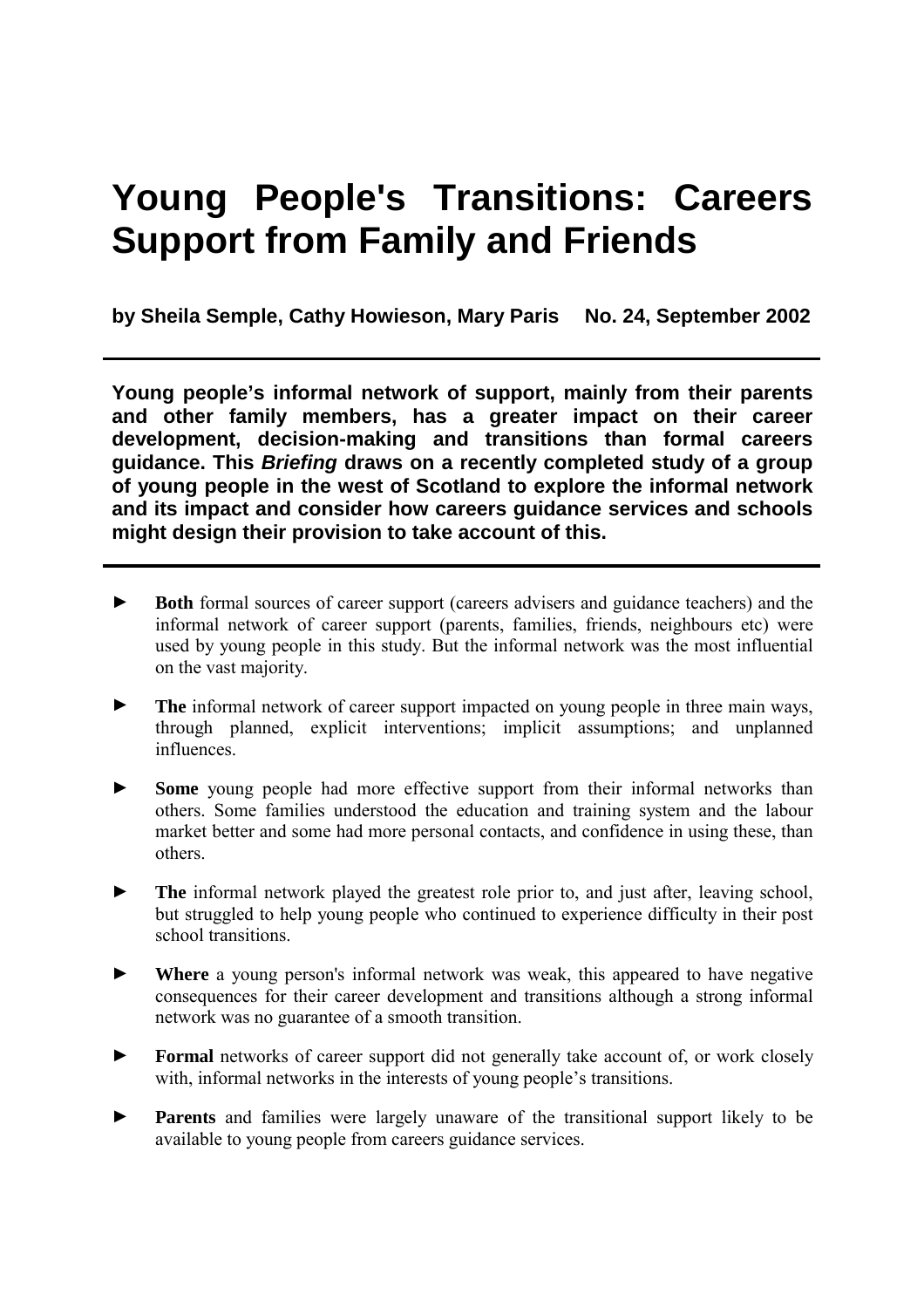## **Introduction**

Parents and families have a strong influence on most young people's career development, career decisionmaking and transitions. This informal network of careers advice and information has been described as providing the background music' against which the information and advice of careers advisers and guidance teachers (the formal network) is heard. This study explores the nature and influence of the informal network of career support.

## **What is the informal network of career support?**

For the young people involved in this research, the informal network of career support proved to be very broad, encompassing the extended family: aunts, uncles, cousins, godparents and grandparents as well as brothers and sisters and, of course, parents. Also influential were friends, in particular, 'best pals'. Those loosely attached to the family, such as family friends or neighbours, or colleagues of family members were also part of the informal network. TV and other media proved to have had an impact on many of the young people's career thinking, particularly at a younger age.

 Membership of informal networks of career support changed as young people moved through different opportunities over the three years of this research. Subject teachers, colleagues and supervisors at work, fellow FE/HE students and sports teachers moved in and out of the network. But in almost all cases, young people and their parents envisaged the family remaining as a key part of the network into the foreseeable future.

 The study suggested that there were three categories of influence from the informal network: planned, explicit interventions; implicit assumptions; and unplanned influence.

## **Planned, explicit interventions**

Planned, explicit interventions refers to where those concerned, usually parents, actually *intended* to provide help or advice about career development.

**Encouragement and motivation.** Some interventions which were potentially important for the young person's career prospects concerned their schooling, for example, where parents intervened to have their child moved from Foundation to General level in key Standard Grade subjects. Some parents made their greatest impact by insisting that their children worked hard at school or stayed on, or 'stuck in' at post school courses or jobs.

'I think there's a big thing to get out and earn, especially if a friend's left and doing that and what they don't realise is there's not the opportunities there to earn. You know, it's meaningless jobs, I think, at that age [16]. You really need the qualifications, that's what we kept saying to her all the time'

Parents' efforts at motivation were sometimes directed at encouraging the young person to develop work discipline or to get experience of earning a living; they were particularly important in making young people proactive in seeking jobs and courses:

'Jobs'll no come to you, you'll have to go and get them. Away down to the supermarket and see if they're looking for someone.'

**Raising aspirations.** In a few cases parents were encouraging unrealistically high aspirations in their children while several others were concerned not to push too hard. But most often parents tried to encourage their children to make the most of opportunities; this frequently reflected their own regret at not having done so:

'He's to go out and do what he has to, 'cos I didn't take the opportunities and you want more for your family than what you've had'

**Practical assistance and contacts.** Parents played a key role in supporting the costs of FE/HE courses and helping with budgeting in the early stages of jobs. Grandparents, aunts and uncles often helped subsidise a young person's social life to discourage too early an entry to work to earn a wage.

 Members of the informal network were very involved in opportunity search. Parents, other family members and sometimes neighbours and family friends obtained information on education and training opportunities and got application forms, helped the young person fill out applications and ensured that they met application deadlines as well as helping to fix up part-time jobs or work experience.

 Where families had contacts in the occupation that the young person was considering, these were drawn in to give information and advice about the specific occupations.

**Involvement in the careers guidance process.** There were examples of the informal network being involved in the guidance process. Members of the network, often parents, frequently suggested career ideas or reacted to ideas suggested by young people:

'I talked her out of it, I told her, You'll no last in that, you'll no want tae dae that.'

 There was considerable variation in the level of intentional involvement in career planning by parents. Some parents lacked confidence in intervening while a minority of young people had non-involved parents or lacked stable family support. It is also true to say that some planned, explicit interventions by parents were unhelpful to their children.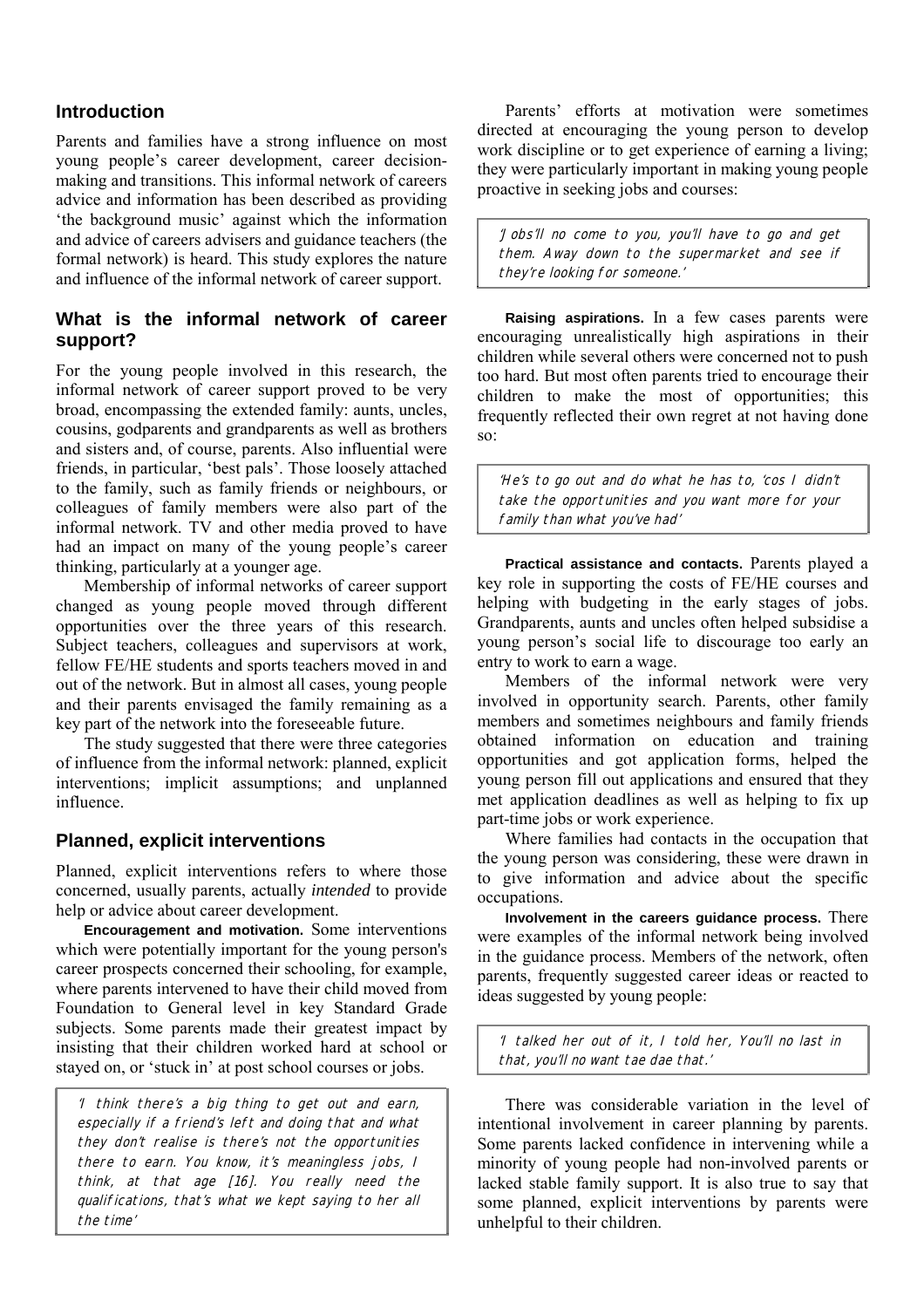#### **Implicit assumptions**

The second type of influence of the informal network was via implicit assumptions, usually from the family. This occurred where values, expectations and assumptions were shared without being clearly articulated. Implicit assumptions commonly related to the acceptability of particular routes, for example, Skillseekers training or university:

Young person: 'I don't know, I've just never thought of doing anything but go to university'

Her parent: 'Ever since she's been wee the whole family has kind of expected she would go to university, and there's never been anything to make us think otherwise.'

 Another way in which assumptions were passed on implicitly was through shared values about work. Comparison of parent and child interviews showed many cases in which key work values were shared. In a number of cases both parent and child used virtually the same words to illustrate or define a key work or education value. It was common for families to state that they were leaving the choice to young people when it was clear that they were, in fact, considerably involved in career discussions and decisions. It seems that where values have already been expressed and absorbed by their children, parents have less need to motivate explicitly:

'We'd no need to persuade them because what they've been thinking about doing has fell in line with what we'd like them to do anyway.'

## **Unplanned influence**

Unplanned influence is the third type of impact of the informal network where young people experienced certain contacts or situations which, although unplanned, had an effect on career thinking.

 At early stages of career thinking, the media, especially TV, stimulated ideas about jobs, especially 'glamour ideas' such as forensics. Newspapers helped young people and their parents to build a picture of the opportunity structure, especially through their vacancy columns.

 Young people absorbed impressions and developed their ideas from the experiences of their parents and families. This could include a parent's experience of redundancy or of re-training. Young people recounted stories of cousins and neighbours who had dropped out of college, struggled at university or had spoken enthusiastically about certain occupations.

'He says it's a good job.'

'Someone that works beside my mum, she had a degree and couldn't get a job.'

'My big sister's friend did Skillseekers…'

'My uncle was telling me that my big cousin that was at uni, it was awfy hard to keep him there cos of a' the pressures he's been under from course work.'

 It was striking that when the researchers tried to discuss these comments, it was evident that they had been absorbed without much examination into the young person's view of their world. Yet some of these statements were key drivers of young people's careerrelated decisions.

 Young people were gaining their view of the opportunity structure primarily from the informal network. This had more impact than the formal networks such as schools and careers advisers. One reason for this is that the informal network, unlike the formal network, can provide 'hot information', that is information from those who are seen as having recent, 'real' experience. There was little evidence that formal guidance providers tried to incorporate this source of information within their own provision.

 A very powerful experience in forming young people's picture of work came via part-time work. Almost all of the young people in the research group had had some part-time work while at school or shortly after leaving. Part-time work frequently helped to develop young people's maturity and experience which in turn could contribute to more realistic career decisions or confirmation of career intentions. It was rare, however, for part-time work to be considered within career education in schools, nor did it appear to feature in a major way in careers guidance interviews.

## **Strengths and weaknesses in the informal network of career support**

Members of the informal networks were generally ready to state their opinions and views and had no compunction about giving directive guidance such as *'that would never suit you!'.* Advice from the informal network was valued precisely because it was directive and could give some direction to a young person struggling with career planning. The formal network, on the other hand, often refused to give an opinion, an approach that was sometimes seen as unhelpful by a confused client.

 Around a third of the young people in this study were still having difficulty sorting out a career direction some months or years after leaving school. Prior to and just after leaving school, parents and families passed on as much of their understanding and experience as possible. After this, the parents of those who had made a successful transition were mostly content to be in the background. Parents of those who were struggling with transition tended to feel they had reached the limits of what they could do. Informal networks of career support are relatively helpless in the face of career uncertainty: it is at this point that professional help is needed, but there